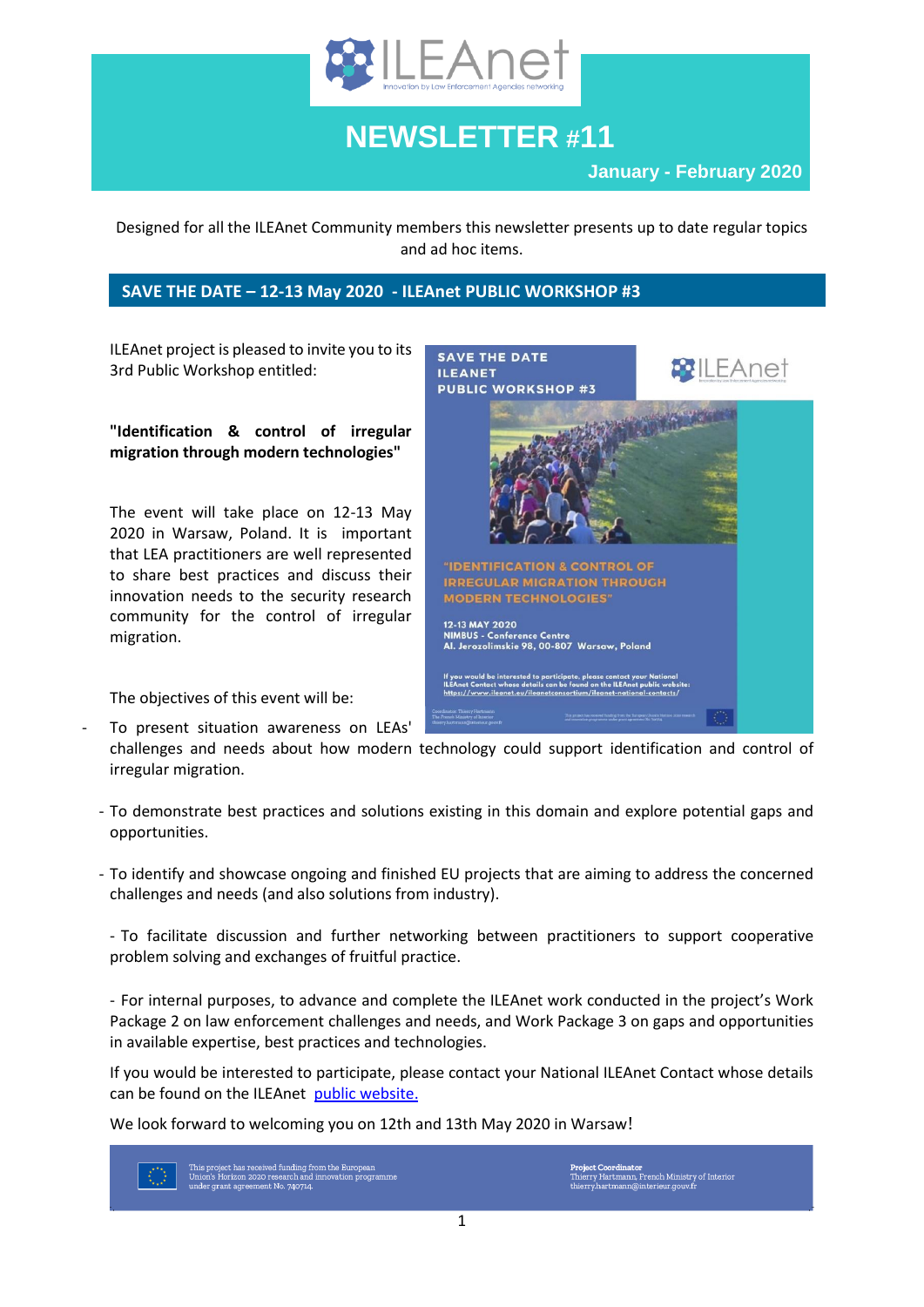#### **PROJECTS' Update**



The 1st iProcureNet Advanced Security Procurement Conference will take place in Lisbon on 31st March – 1st April 2020.

The event has been designed as a forum to exchange on the importance of procurement to foster innovation, discuss the ethics of procurement and learn more about the policy framework of procurement.

It also presents a unique opportunity to shape and contribute to major iProcureNet outputs such as the joint procurement toolbox, with the possibility to participate to hands-on workshops on the legal framework of CBP and on innovation procurement & PCP with renowned experts from all over Europe.

Caroline Schmidt (ILEAnet INC for Austria), Raul Savimaa (ILEAnet SC member & INC for Estonia and Pawel Rybicki ( ILEAnet SC member) will take part to the Conference.

For more information:<https://www.iprocurenet.eu/events/>



From 28 to 30 January 2020, Major Thomas Fressin (Gendarmerie Nationale and ILEAnet INC for France) was present at The International Cybersecurity Forum\* (FIC), which is the leading European event on cybersecurity.

This event relies on a trade show for buyers and suppliers of cybersecurity solutions to meet and network. This is also a forum to foster reflection and exchanges among the European cybersecurity ecosystem.

It was an opportunity for him to explain the ILEAnet approach and how practitioner's networks can improve the identification of LEA needs in cybersecurity issues.

See:<https://www.forum-fic.com/en/home.htm>

## **QUESTIONS OF THE MONTH**

**A Question, an information to communicate to ILEAnet members? Don't hesitate to post a message on the platform**

 **Do you have particular law or pension system for police officers in your country? Or the pension system is similar to other employees or civil servants in your country? In this casecould you please inform age for retirement?**

[https://ileanet.eurtd.com/questions/view/228379/pension-systems-for-police-in-your](https://ileanet.eurtd.com/questions/view/228379/pension-systems-for-police-in-your-)country



nis project has received funding from the European<br>nion's Horizon 2020 research and innovation programm<br>nder crant acreement No. 740714

ject Coordinator<br>erry Hartmann, French Ministry of Interio:<br>rry.hartmann@interieur.gouv.fr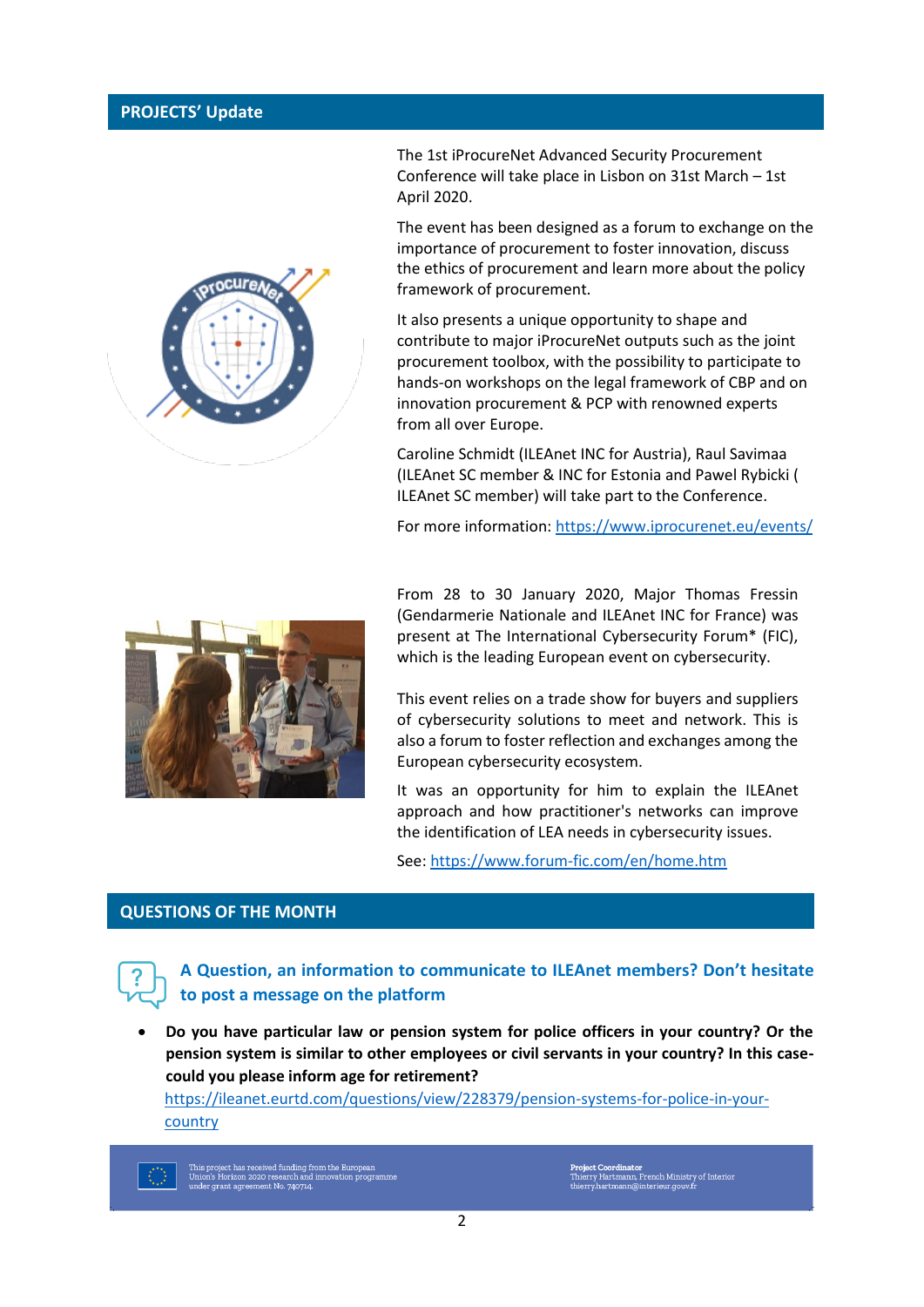**Do you have stated duration in service for police officers? how long is it? is there limit of age, how long a person could serve in police?** [https://ileanet.eurtd.com/questions/view/228379/pension-systems-for-police-in](https://ileanet.eurtd.com/questions/view/228379/pension-systems-for-police-in-your-country)[your-country](https://ileanet.eurtd.com/questions/view/228379/pension-systems-for-police-in-your-country)

#### **FEEDBACK STEPWISE WEBINAR**



On February 11, 2020, a webinar was held as part of the ILEAnet project. This webinar was dedicated to the European STEPWISE project.

**STEPWISE** is concerned with delivering an innovative platform to support the cooperation, coordination, and cross-sectoral preparedness of Law Enforcement Agencies and their partners (public and private) involved in the design and protection of public spaces.

The platform aims to enable the rapid creation of Virtual Reality mock-ups of real-world spaces and buildings where security and crisis plans can be devised and assessed against a wide variety of threat scenarios. Its immersive approach will help police experts to work on simulated

situations with private security officers, fire crews, urban planners, public space operators, city managers, etc. to assess the vulnerability of public spaces and jointly develop and evaluate strategies to improve both their security and resilience without having to descend upon each of them.

This project has received funding from the European Union's Internal Security Fund – Police – under grant agreement N° 815182. It has covered the period from November 2018 to October 2020. **Patrick Garnier** [\(Diginext](https://www.diginext.fr/en/) – France) is the project coordinator.

17 people from 8 countries participated in the ILEAnet webinar. Firstly, Patrick Garnier presented the objectives and the project, and then a moment of discussion and exchange extended this webinar.







**15 LEAs 1 1 Researcher Industrial**



**Success of the STEPWISE Webinar!** Thank you for your participation

ct has received funding from the European<br>prizon 2020 research and innovation progra<br>nt agreement No. 740714.

**ject Coordinator**<br>erry Hartmann, French Ministry of Interior<br>erry.hartmann@interieur.gouv.fr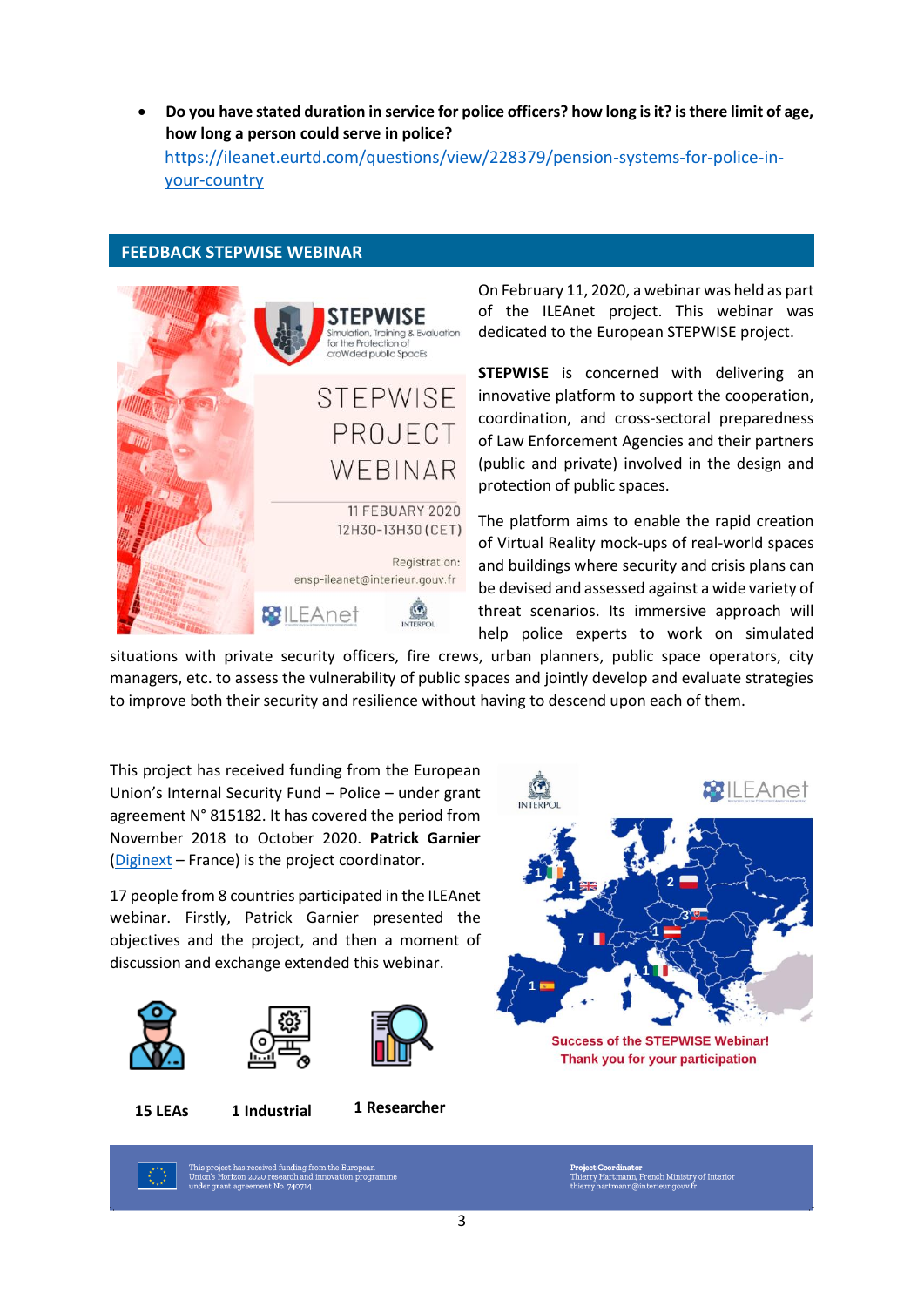You were not available to attend the webinar? Feel free to listen to the webinar by clicking to the link below:

## **Stepwise 1 - The project**

URL :<https://interpol.webex.com/interpol/k2/e.php?RCID=3752ef593430b1a6197f23bfe64c8563> Password : MdJgrKS6

#### **Stepwise Part 2 - The platform**

URL :<https://interpol.webex.com/interpol/k2/e.php?RCID=0fc2eff0855344ec9aa1c7d4a78c2d9c> Password : rBVjzjU3

Find all the documentation on the STEPWISE project at the following address : <https://ileanet.eurtd.com/groups/profile/76572/ileanet-online-platform>

Following the webinar, a satisfaction questionnaire was sent to the participant. One week after the event we had a response rate of 33%.

Below the feedback on the event:

**Did the Webinar met your expectations?**



**What did you like the most about the Webinar?**

- $\rightarrow$  Presentation was prepared very professionally and very clearly explained
- $\rightarrow$  Clarity of expression
- $\rightarrow$  How technology is used in real time
- $\rightarrow$  It was short and the explanation was clear
- $\rightarrow$  The operational demonstration of software and its graphical interface

#### **What did you dislike the most?**

- $\rightarrow$  The quality of the connection
- $\rightarrow$  Nothing really



This project has received funding from the European<br>Union's Horizon 2020 research and innovation programme<br>under grant agreement No. 740714.

Project Coordinator<br>Thierry Hartmann, French Ministry of Interior<br>thierry.hartmann@interieur.gouv.fr